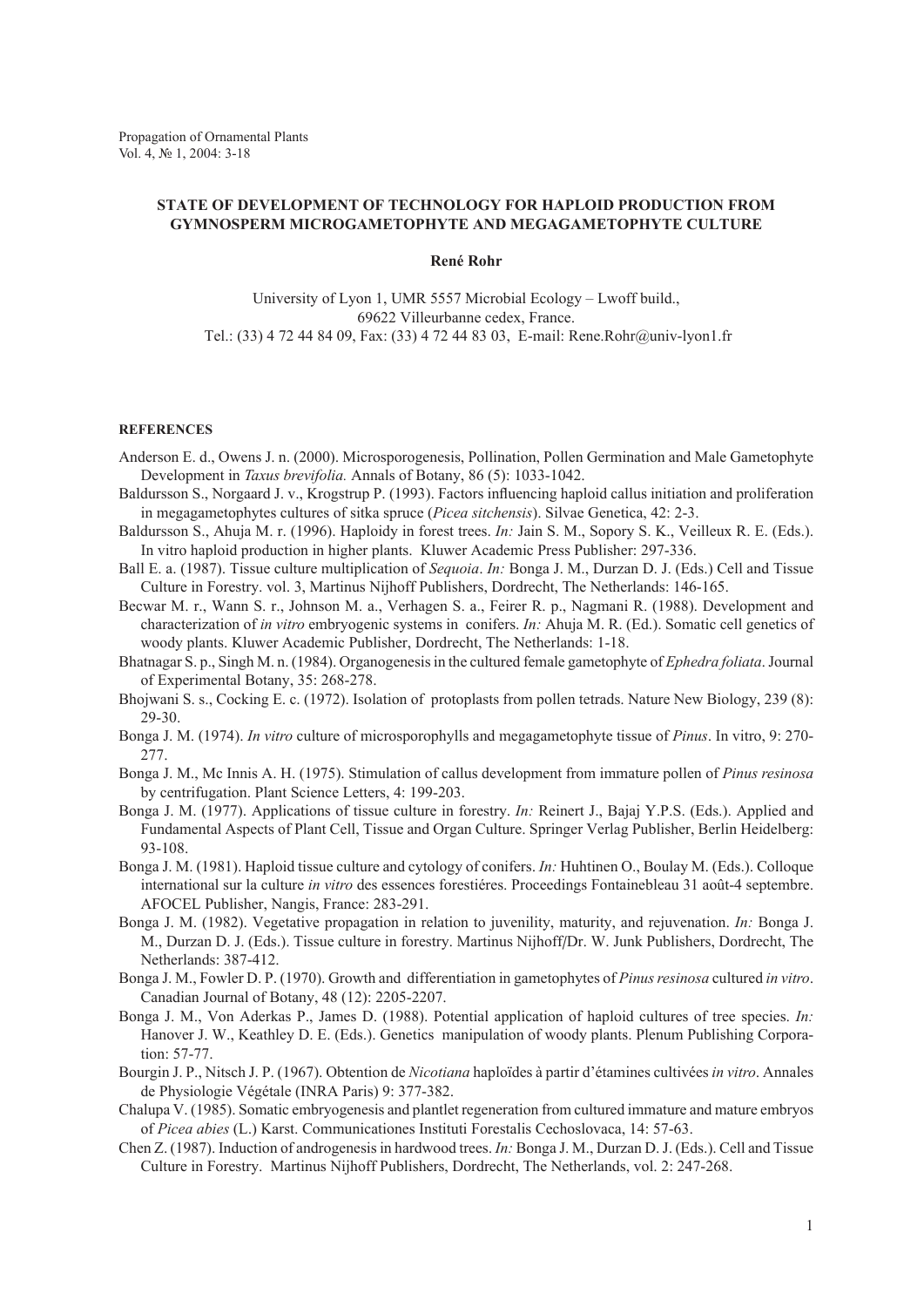- Christiansen H. (1969). On the germination of pollen of *Larix* and *Pseudotsuga* on artificial substrate, and on viability tests of pollen of coniferous forest trees. Silvae Genetica, 18: 104-107.
- De Luca P., Moretti A., Sabato S. (1979). Regeneration in megagametophytes of cycads. Giornale Botanico Italiano, 113: 129-143.
- De Luca P., Sabato S. (1980). Regeneration of coralloid roots on cycads megagametophytes. Plant Science Letters, 18: 27-31.
- De Luca P., La Valva V., Sabato S. (1980). Spermatogenesis and tissue formation in cycad pollen grains. Caryologia, 33: 261-265.
- Dhiman M., Moitra S., Singh M. N., Bhatnagar S. P. (2000). Organogenesis in female gametophyte and embryo cultures of cycads: *Cycas circinalis* and *Zamia integrifolia*. Journal of Plant Biochemistry and Biotechnology (New Dehli), 9 (2): 111-113.
- Duchartre P. (1888). Notes sur l'enracinement de l'albumen d'un *Cycas*. Bulletin de la Société botanique de France, 35: 243-251.
- Duhoux E. (1980). Protoplast Isolation of Gymnosperm Pollen. Zeitschrift für Pflanzenphysiologie, 99: 207- 214.
- Duhoux E., Norreel B. (1974). Sur l'isolement de colonies tissulaires d'origine pollinique à partir de cônes mâles du *Juniperus chinensis* L., du *Juniperus communis* L. et du *Cupressus arizonica* G. cultivés *in vitro*. Comptes Rendus de l'Académie des Sciences Paris, Série D, 279: 651-654.
- Emberger L. (1949). Les Préphanérogames. Annales des Sciences Naturelles. Botanique, 10: 131-144.
- Favre-Duchartre M. (1956). Contribution à l'étude de la reproduction chez le *Ginkgo biloba*. Revue de Cytologie et de Biologie Végétales, T.XVII, 1-2: 1-214.
- Fernando D. D., Owens J. N., Von Aderkas P. (1998). *In vitro* fertilization from cocultured pollen tubes and female gametophytes of Douglas fir (*Pseudotsuga menziesii*). Theoritical and Applied Genetics, 96 (8): 1057-1063.
- Foroughi-Wehr B., Wenzel G. (1989). Androgenic haploid production. Newsletter (I.A.P.T.C.), 58: 11-18.
- Franclet A., Boulay M., Bekkaoui F., Fouret Y., Verschoore -Martouzet B., Walker N. (1987). Rejuvenation. *In:* Bonga J. M., Durzan D. J. (Eds.). Cell and Tissue Culture in Forestry. vol. 3, Martinus Nijhoff Publishers. Dordrecht, The Netherlands: 232-248.
- Friedman W. E., Goliber T. E. (1986). Photosynthesis in the female gametophyte of *Ginkgo biloba*. American Journal of Botany, 73 (9): 1261-1266.
- Guha S., Maheshwari S. C. (1964). *In vitro* production of embryos from anthers of *Datura.* Nature, 204: 497.
- Hakman I., Von Arnold S. (1985). Plantlet regeneration through somatic embryogenesis in *Picea abies* (Norway spruce). Journal of Plant Physiology, 121: 149-158.
- Hakman I., Von Arnold S., Fellner-Feldegg H. (1986). Isolation and DNA analysis of protoplasts from developing female gametophytes of *Picea abies* (Norway spruce). Canadian Journal of Botany, 64: 108-112.
- Hakman i., fowke L.C. (1987). Somatic embryogenesis in *Picea glauca* (white spruce) and *Picea mariana* (black spruce). Canadian Journal of Botany, 65: 656-659.
- Hermsen J. G. T., Ramanna M. S. (1981). Haploidy and plant breeding. Philosophical Transactions. Royal Society London, 292: 499-507.
- Ho R. H., Sziklai O. (1971). Pollen germination of *Tsuga heterophylla in vitro*. Canadian Journal of Botany, 49: 117-119.
- Huhtinen O., Honkanen J., Simola L. K. (1981). Effects of genotype and nutrient media on callus production and differentiation of Norway spruce endosperms cultured *in vitro. In:* Huhtinen O., Boulay M. (Eds.). *In vitro* cultivation for tree species. Proceedings IUFRO International Workshop: Fontainebleau, France Aug 31 - Sep 4: 307-311.
- Karnosky D. F. (1981). Potential for forest tree improvement via tissue culture. BioScience, 31 (2): 114-120.
- Klimaszewska K. (1989). Plantlet development from immature zygotic embryos of hybrid larch through somatic embryogenesis. Plant Science, 63: 95-103.
- Konar R. N. (1963). A haploid tissue from the pollen of *Ephedra foliata* Boiss. Phytomorphology, 13: 170-174.
- Konar R. N., Singh M. N. (1979). Production of plantlets from the female gametophytes of *Ephedra foliata* Boiss. Zeitschrift für Pflanzenphysiologie, 95: 87-90.
- Laliberté S., Bertrand C., Vieth J. (1983). Callogenèse et degré de différenciation dans des cultures d'endosperme d'*Encephalartos villosus* (Zamiaceae)*.* Revue Canadienne de Biologie Expérimentale, 42 (1): 7-11.
- La Rue C. D. (1948). Regeneration in the gametophyte of *Zamia floridana*. Bulletin of the Torrey Botanical Club, 75: 597-603.
- La Rue C. D. (1950). Regeneration in *Cycas*. American Journal of Botany, 37: 664.
- La Rue C. D. (1954). Studies on growth and regeneration gametophytes and sporophytes of gymnosperms.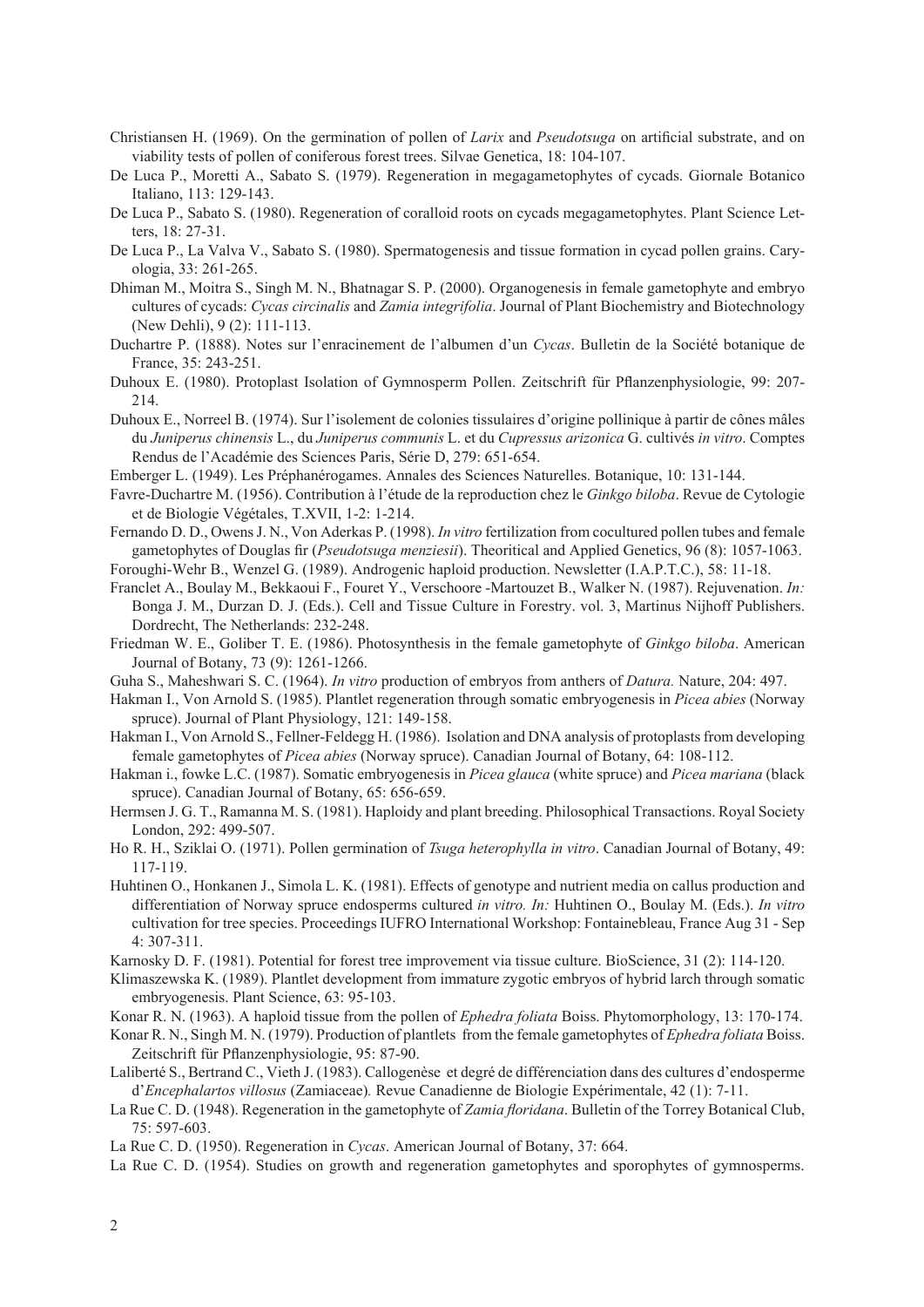Brookhaven Symposia in Biology, 6: 187-208.

- Laurain D., Tremouillaux-Guiller J., Chenieux J. C. (1993 a). Embryogenesis from microspores of *Ginkgo biloba* L., a medicinal woody species. Plant Cell Reports, 12: 501-505.
- Laurain D., Chenieux J. C., Tremouillaux-Guiller J. (1993 b). Direct embryogenesis from female haploid protoplasts of *Ginkgo biloba* L., a medicinal woody species. Plant Cell Reports, 12 (11): 656-660.
- Lelu M. A., Bastien C., Ward C., Klimaszewska K., Charest P. (1994 a). An improved method for somatic plantlet production in hybrid larch (*Larix leptoeuropaea*): Part 1. Somatic embryo maturation. Plant Cell Tissue and Organ Culture, 36: 107-115.
- Lelu M. A., Bastien C., Klimaszewska K., Charest P. (1994 b). An improved method for somatic plantlet production in hybrid larch (*Larix leptoeuropaea*): Part 2. Control of germination and plantlet development. Plant Cell Tissue and Organ Culture, 36: 117-127.
- Litvay J. D., Johnson M. A., Verma D. (1985). Influence of a loblolly pine (*Pinus taeda* L.) culture medium and its components on growth and somatic embryogenesis of the wild carrot (*Daucus carota* L.). Plant Cell Reports, 4: 325-328.
- Lu C. Y., Thorpe T. A. (1987). Somatic embryogenesis and plantlet regeneration in cultured immature embryos of *Picea glauca*. Journal of Plant Physiology, 128: 297-302.
- Mehra P. N. (1938). The germination of pollen grain in artificial culture in *Ephedra foliata* Boiss. and *Ephedra gerardiana* Wall. Proceedings of the Indian Academy of Sciences, 8: 218-230.
- Murashige T., Skoog F. (1962). A revised medium for rapid growth and bioassay with tobacco cultures. Physiologia Plantarum, 15: 473-479.
- Müller-Stoll W. R. (1948). Zytomorphologische Studien am Pollen von *Taxus baccata* L. und anderen Koniferen. Planta, 35: 601-641.
- Nagmani R., Bonga J. M. (1985). Embryogenesis in subcultured callus of *Larix decidua*. Canadian Journal of Forest Research, 15: 1088-1091.
- Nitsch C. (1974). La culture de pollen isolé sur milieu synthétique. Comptes Rendus de l'Académie des Sciences Paris, Série D 278: 1031-1034.
- Norstog K. (1965). Induction of apogamy in the megagametophyte of *Zamia integrifolia*. American Journal of Botany, 52: 993-999.
- Norstog K., Rhamstine E. (1967). Isolation and culture of haploid and diploid cycad tissues. Phytomorphology, 17: 374-381.
- Owens J. N., Blacke M. D. (1985). Forest tree seed production. A review of literature and recommendations for future research. Canadian Forestry Service. Information report, PI-X-53, 161 pp.
- Rao N. M., Mehta A. R. (1969). Callus tissue from the pollen of *Thuja orientalis* L. Indian Journal of Experimental Biology, 7: 132-133.
- Razmologov V. P. (1973). Tissue culture from the generative cell of the pollen grain of *Cupressus ssp*. Bulletin of the Torrey Botanical Club, 1: 18-22.
- Rohr R. (1973). Production de cals par les gamétophytes mâles de *Taxus baccata* L. cultivés sur un milieu artificiel. Etude en microscopie photonique et électronique. Caryologia, 25: 177-189.
- Rohr R. (1977). Evolution en culture *in vitro* des prothalles femelles âgés chez le *Ginkgo biloba* L. Zeitschrift für Pflanzenphysiologie, 85: 61-69.
- Rohr R. (1981). Evolution ultrastructurale des cellules à réserves du mégagamétophyte de *Cycas* en culture *in vitro*. Cytologia, 46: 359-370.
- Rohr R. (1982). Activation et prolifération des cellules du mégagamétophyte de *Taxus* cultivé *in vitro*. Canadian Journal of Botany, 60: 1583-1589.
- Rohr R. (1987). Haploids (gymnosperms). *In:* Bonga J. M., Durzan D. J. (Eds.). Cell and Tissue Culture in Forestry, vol. 2, Martinus Nijhoff Publishers, Dordrecht, The Netherlands: 230-246.
- Rohr R. (1989). Maidenhair Tree (*Ginkgo biloba* L.). *In:* Bajaj Y. P. S. (Ed.). Biotechnology in agriculture and forestry. II. Trees. Springer-Verlag Publisher, Berlin, 5: 574-590.
- Rohr R., Von Aderkas P., Bonga J. M. (1989). Ultrastructural changes in haploid embryoids of *Larix decidua* during early embryogenesis. American Journal of Botany, 76 (10): 1460-1467.
- Ross S. D., Pharis R. P., Binder W. D. (1983). Growth regulators and conifers: their physiology and potential use in forestry. *In:* Nickell L.G. (Ed.) Plant growth regulating chemicals, vol.II, CRC Press Publisher Boca Raton: 35-78.
- Sangwan-Norreel B. S., Duhoux E. (1982). Les conditions de la gynogenèse et de l'androgenèse expérimentales *in vitro* chez les arbres. Revue de Cytologie et de Biologie Végétales, 5: 171-187.
- Sankhla N., Sankhla D., Chatter U. N. (1967). *In vitro* induction of proliferation in gametophytic tissue of *Ephedra*